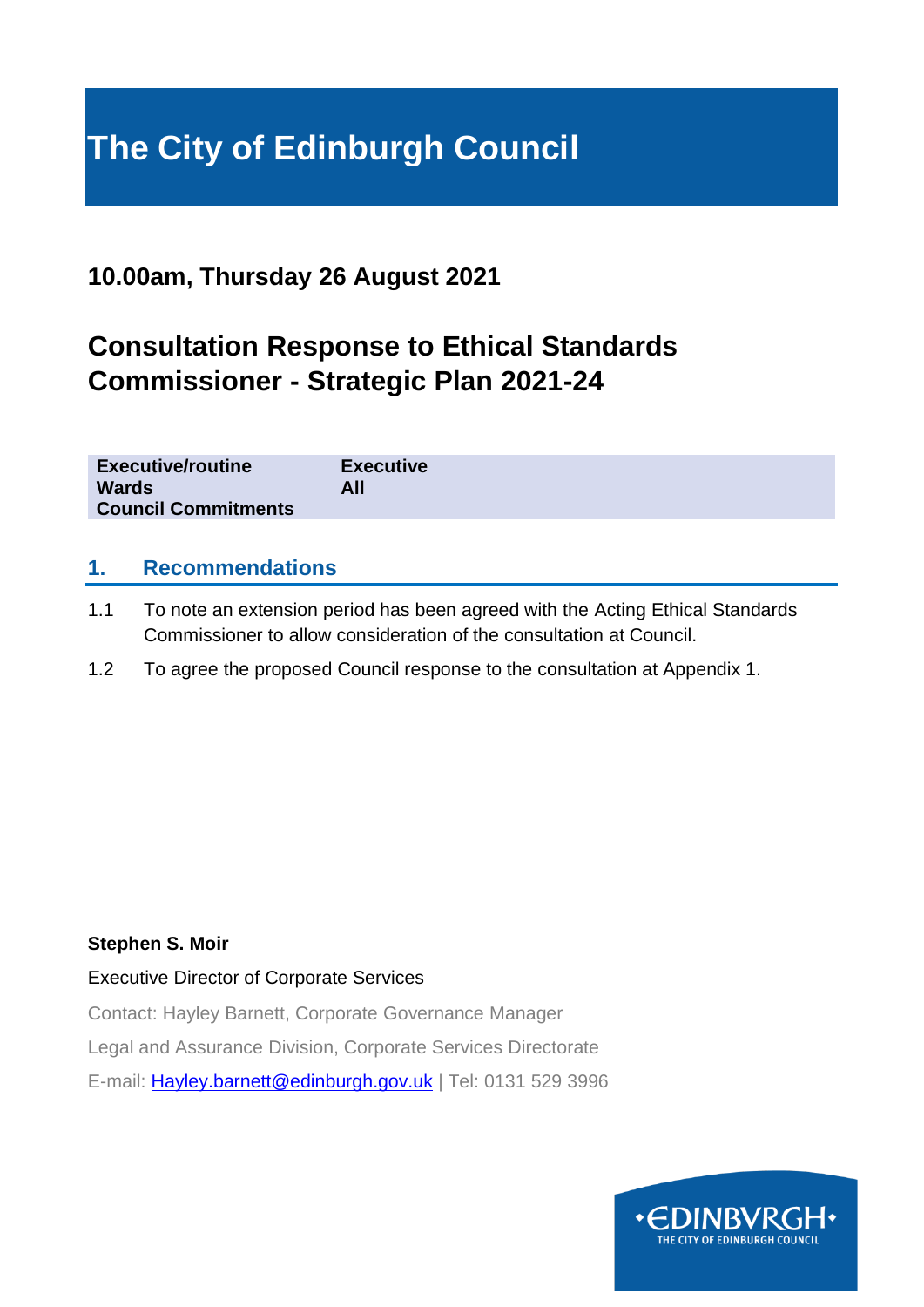**Report**

## **Consultation Response to Ethical Standards Commissioner - Strategic Plan 2021-24**

#### **2. Executive Summary**

2.1 This report proposes a draft response to the Ethical Standards Commissioner's consultation on the Strategic Plan 2021-24 attached at appendix 1.

#### **3. Background**

- 3.1 The Ethical Standards Commissioner is an independent regulator appointed by the Scottish Parliamentary Corporate Body, approved by MSPs and supported by legislation.
- 3.2 The Commissioner is supported by a team of staff who investigate complaints about the behaviour of MSPs, councillors, and board members of public bodies and also lobbyists, and help regulate how people are appointed to the boards of public bodies in Scotland.
- 3.3 The Acting Commissioner has published his [Strategic Plan 2021-24](https://www.ethicalstandards.org.uk/sites/default/files/publications/FINAL%20CONSULTATION%20DRAFT%20ESC%20Strategic%20Plan%202020-24_0.pdf) for consultation.
- 3.4 On 4 February 2021, the Council approved its response to the [Scottish](https://www.gov.scot/publications/councillors-code-conduct-consultation-2020/pages/1/)  Government's consultation [on the Councillors' Code of Conduct.](https://www.gov.scot/publications/councillors-code-conduct-consultation-2020/pages/1/) As part of the response, Council agreed to specifically reference the Ethical Standards Commissioner and proposed a review of the office should take place.

#### **4. Main report**

4.1 The consultation of the revised Ethical Standards Commissioner Strategic Plan 2021-21 was launched on 28 May 2021, earlier than anticipated by the usual planning cycle to reflect the altered operational context; specifically, an increase in complaints to the Commissioner about the ethical conduct of individuals in public life, a decision by Audit Scotland to extend the scope of their external audit to include a full wider scope review into the work of the office, and working within the context of a global pandemic.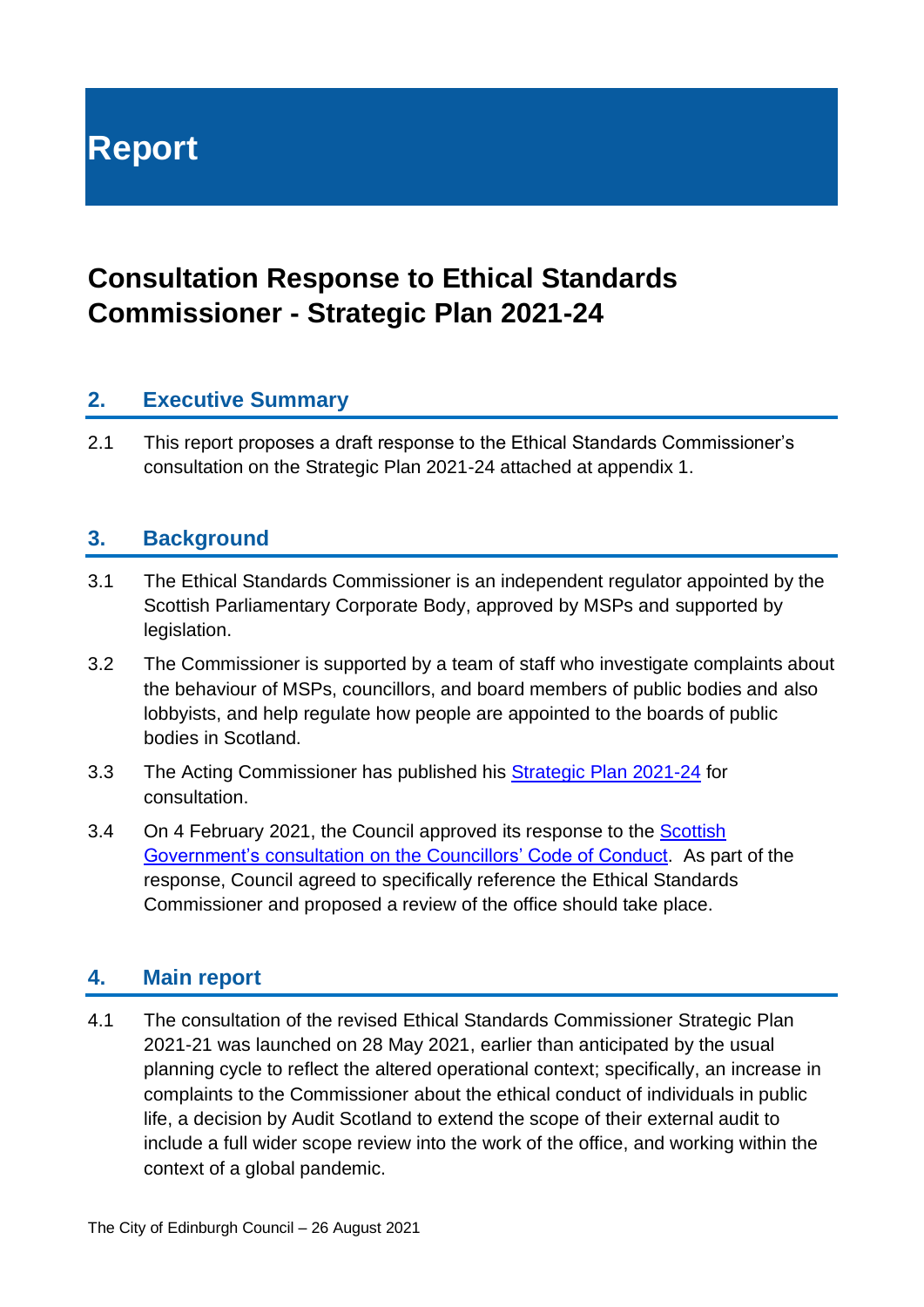- 4.2 The consultation document acknowledges some of the challenges faced by the office over recent years and aims to provide clarity on purpose, values and strategic objectives and sets out the resourcing requirements needed to meet these aims.
- 4.3 As noted above, as part of the Council's response to Scottish Government's [consultation on the Councillors' Code of Conduct,](https://www.gov.scot/publications/councillors-code-conduct-consultation-2020/pages/1/) Council agreed to specifically reference the Ethical Standards Commissioner and proposed that a review of the office should take place. *'While the review to update the documents is helpful for the reasons above, the omission of a review of the effectiveness of the Ethical Standards Commissioner and Standards Commission itself means there is likely to remain a fundamental lack of confidence by many Councillors, Council staff and the public in issues being addressed swiftly and effectively. Following the conclusion of the review of the Councillors' Code of Conduct (if not before), there should be a review of the Commission and the activities of the Commissioner to examine the effectiveness of decision making, culture and approach of these institutions. Until this review is carried out, it is likely any changes to the Code itself will be meaningless in trying to provide effective protection for elected members, and most importantly, Council staff and the public'*
- 4.4 The consultation provides an opportunity to respond to the proposed Strategic Plan and expand on points noted above.
- 4.5 The consultation formally closes on 30 July 2021; however, the Acting Commissioner has provided an extension to take into account the Council recess period and full consideration by Council.

#### **5. Next Steps**

5.1 If approved, the consultation response will be submitted to the Commissioner.

#### **6. Financial impact**

6.1 There are no direct financial implications.

#### **7. Stakeholder/Community Impact**

7.1 Key officers and political groups have been consulted on the proposed response.

#### **8. Background reading/external references**

- 8.1 [Ethical Standards Commissioner –](https://www.ethicalstandards.org.uk/publication/draft-strategic-plan-2021-24-consultation-version) Draft Strategic Plan 2021-24 consultation
- 8.2 [Councillors Code of Conduct Consultation Item 7.1](https://democracy.edinburgh.gov.uk/ieListDocuments.aspx?CId=150&MId=5595&Ver=4) The City of Edinburgh Council 4 February 2021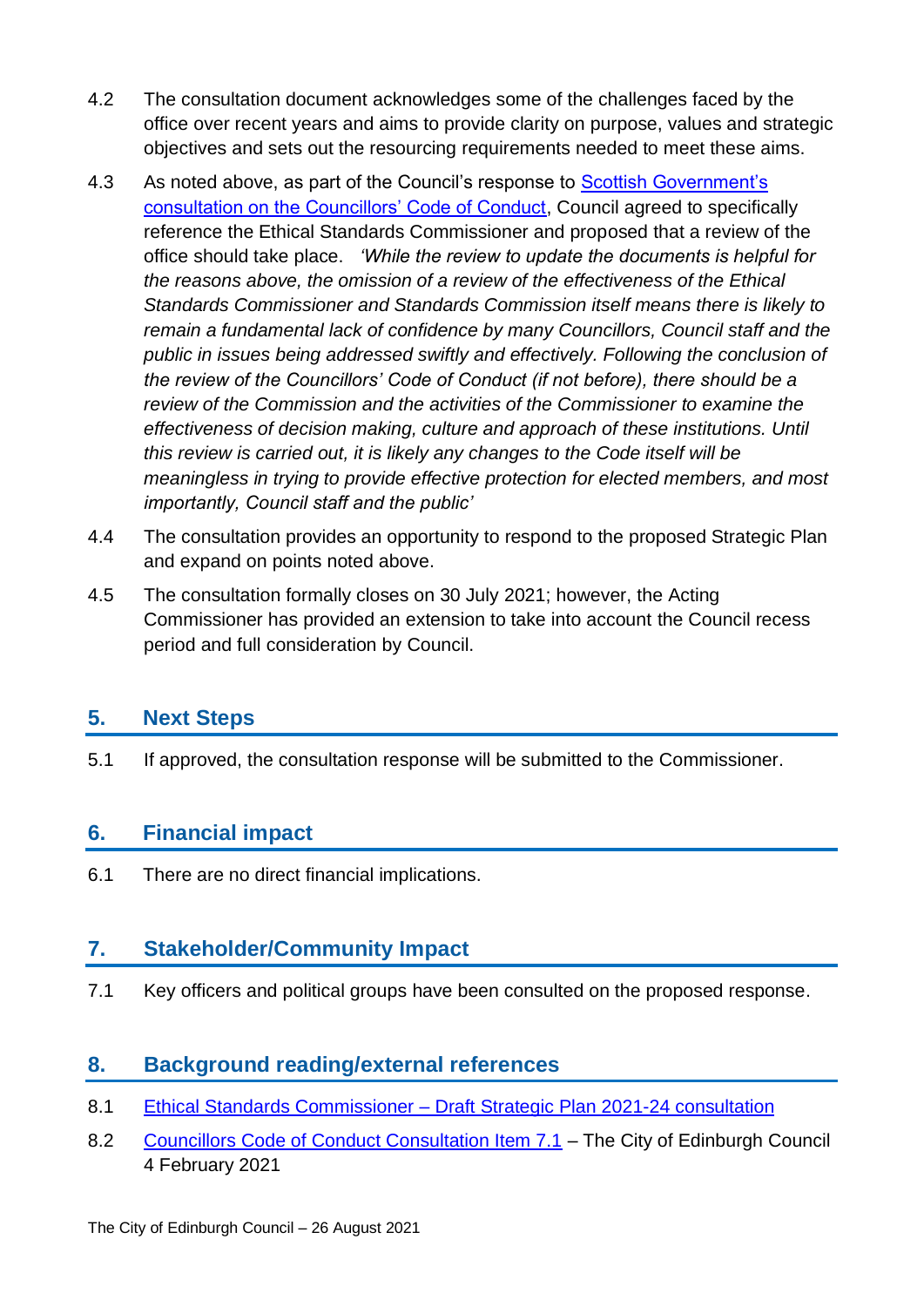### **9. Appendices**

9.1 Appendix 1 – Draft response to Ethical Standards Commissioner – Strategic Plan 2021-24